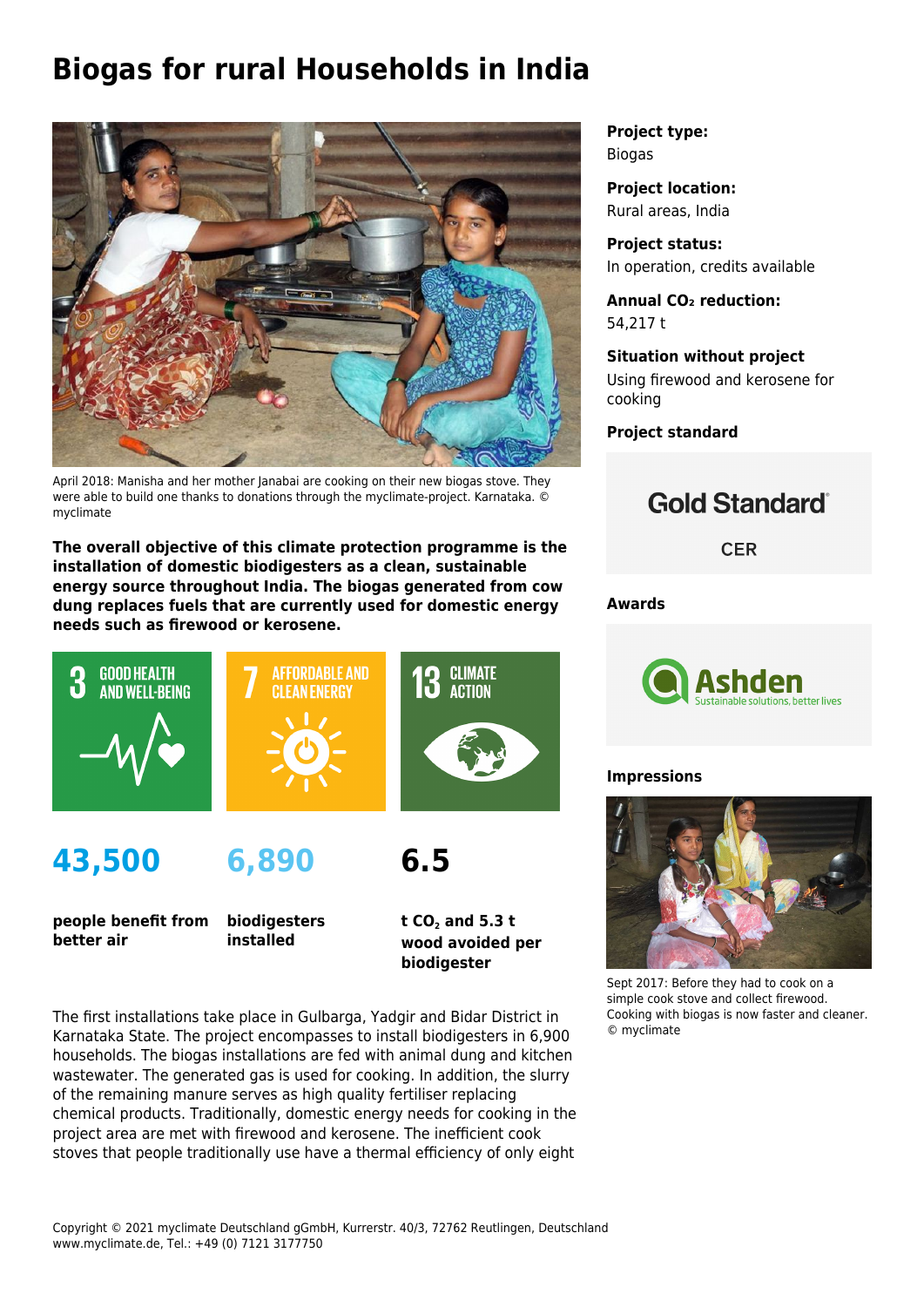to ten percent. Low family incomes make it impossible for local people to substitute this traditional fuel. This led already to a degradation of the forest cover in the districts.

#### **There is 75% less forests than there used to be. People recognize deforestation as a pressing problem, not only because there is less firewood but also because there is more erosion and stronger monsoons.**

Moreover, domestic biogas installations have positive sustainable development effects such as alleviating the workload for women and children and easing health problems caused by indoor pollution. The biogas unit will be of either two or three cubic metre capacity depending on the number and type of cattle owned by the household and the number of people in the household.

#### **My father was a small farmer. He advised me to do something to help the rural people.**

#### **Vidya Sagar, CEO of SKG Sangha, local partner of myclimate**

The programme results in greenhouse gas (GHG) emission savings in the following ways: The biogas displaces GHG emissions from kerosene and fuel wood that used to be used for cooking. The biogas produced from cattle manure is a renewable source of energy. The biogas displaces GHG emissions from cattle manure that is currently dumped in pits near the household. The cattle manure is dumped along with other waste such as straw from the cow shed, some kitchen waste, crop residues and other organic matter and liquids in the pit. This organic waste is never dry and does not get mixed therefore animal waste is decaying anaerobically and emitting methane.

**It's my dream to become an agricultural officer so that I can work with the farmers and help them switch to organic farming.** 

#### **Malasri Markal, loves her biogas plant and has a Master's degree in Horticulture**

SKG Sangha, local partner of myclimate, coordinates the programme throughout India installing the systems with the help of people from the households. SKG Sangha is a very experienced Indian non-governmental organisation working already over 20 years in this field of activity.

### **This project contributes to 11 SDGs:**



The biogas is used for cooking. The slurry serves as organic fertiliser on the fields replacing chemical products. ©myclimate



Shantabai loves her biogas plant as she doesn't have to collect firewood anymore – a daily 2 km walk. Afzalpur Taluk, Karnataka. ©myclimate



Kallappa Markal and his daughter Malasri have a higher yield that fetch them a higher income thanks to the switch from chemical to organic fertiliser. Bidar District, India. © myclimate